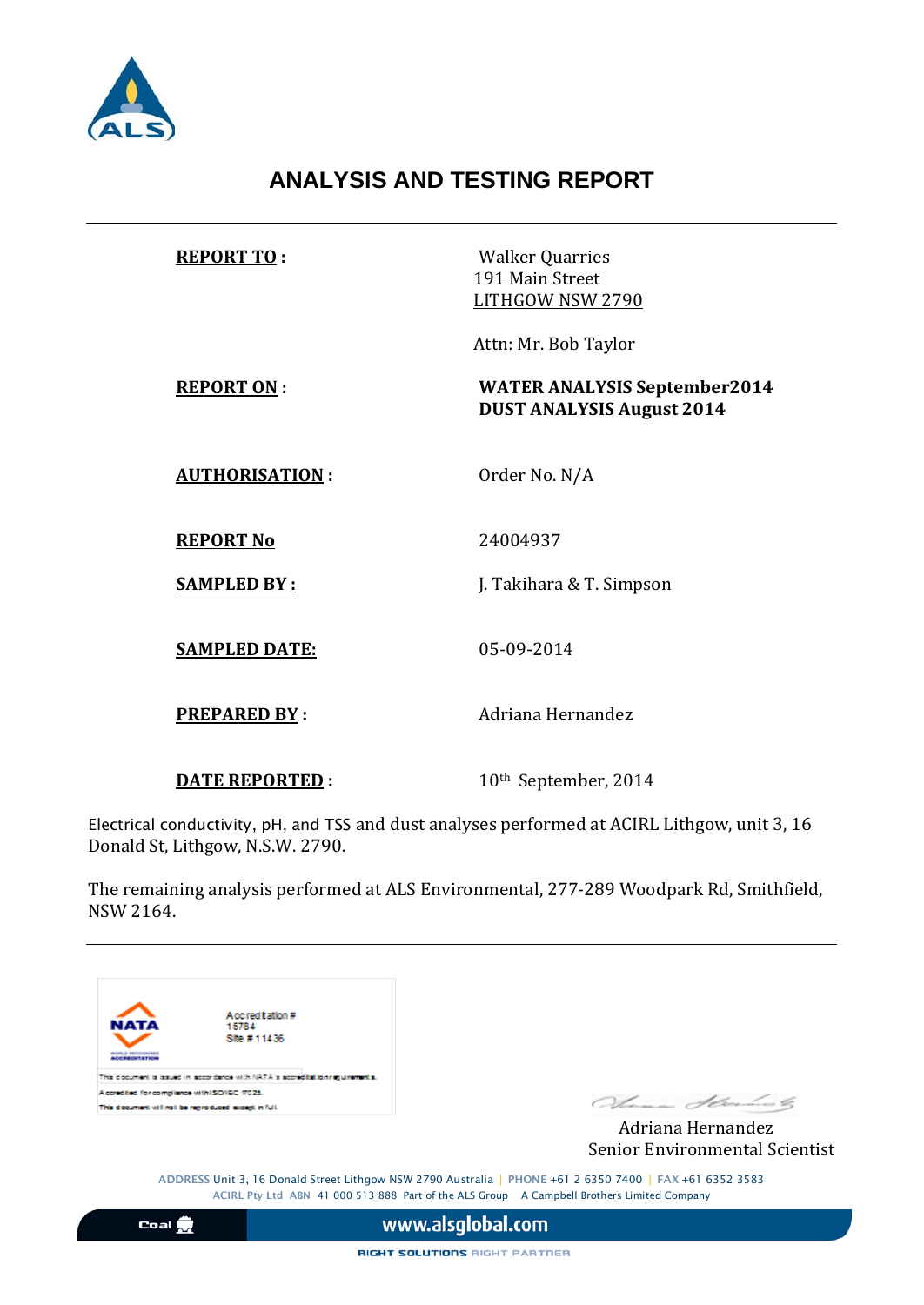

| No. of days exposed:                    | 31        |  |
|-----------------------------------------|-----------|--|
| Date Replaced:                          | 5/08/2014 |  |
| Date Collected:                         | 5/09/2014 |  |
| * Result Calculated                     |           |  |
| ** Incombustible Matter                 |           |  |
| Analysed in accordance with AS3580.10.1 |           |  |

# **DUST ANALYSIS AND TESTING REPORT**

Walker Quarries **Aug-14** Aug-14

DUST DEPOSITION RESULTS (g/m^2/month)

| GAUGE NO. | <b>INSOLUBLE SOLIDS</b> | *COMBUSTIBLE MATTER |     |
|-----------|-------------------------|---------------------|-----|
| 62        | 1.4                     | 1.0                 | 0.4 |
| 64        | 0.4                     | 0.3                 |     |

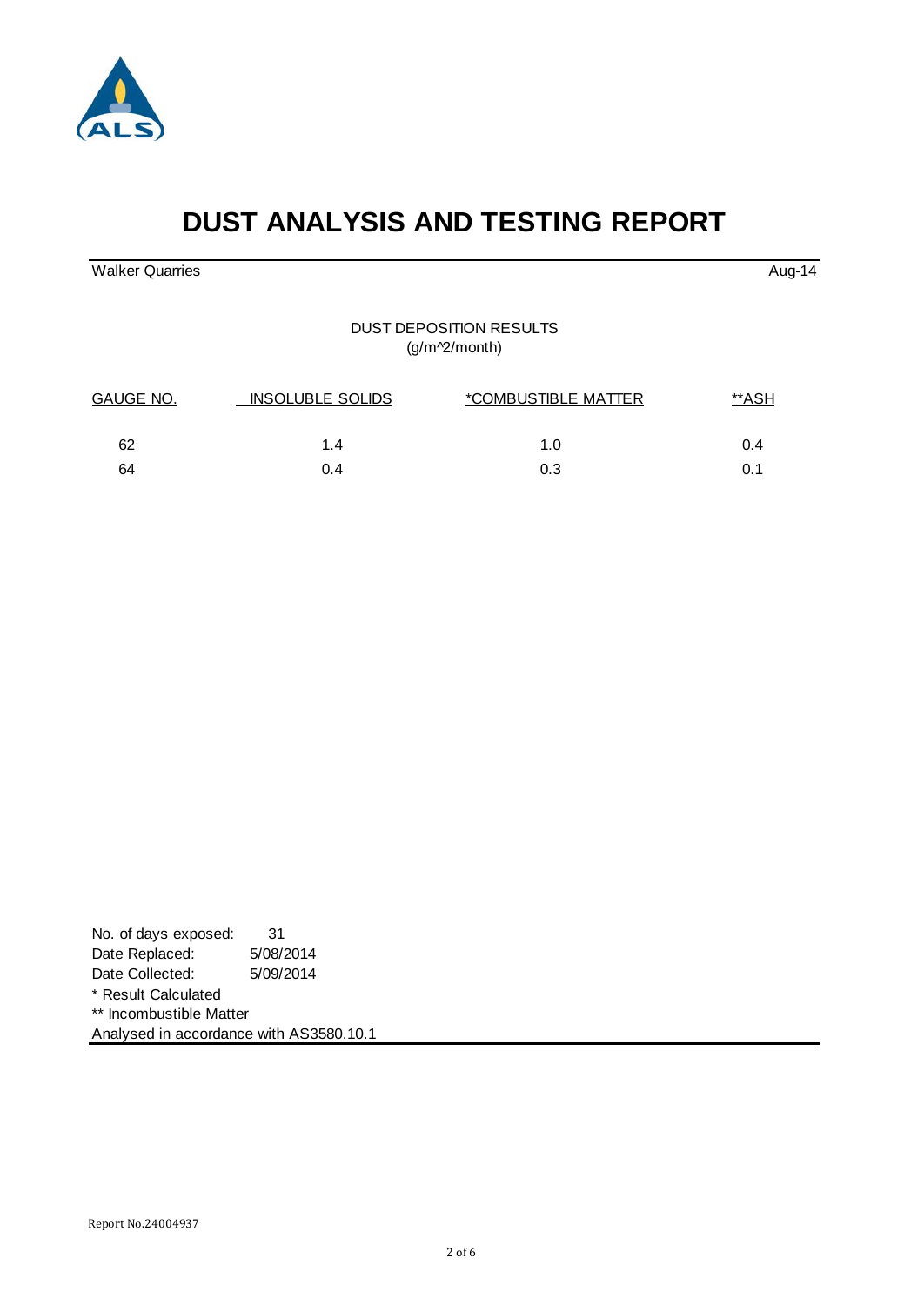

## **DUST ANALYSIS AND TESTING REPORT**

Walker Quarries Aug-14

#### **DEPOSIT GAUGE DETAILS**

| <b>GAUGE</b> | <b>OTHER RELEVANT DATA</b>                                                                 |
|--------------|--------------------------------------------------------------------------------------------|
| 62           | Clear, bugs, organics, mod # fine grey/green & mod # $\parallel$<br>coarse brown/grey dust |
| 64           | Clear, bugs, organics, small # fine brown/grey & small   <br>$\#$ coarse brown dust        |

No. of days exposed: 31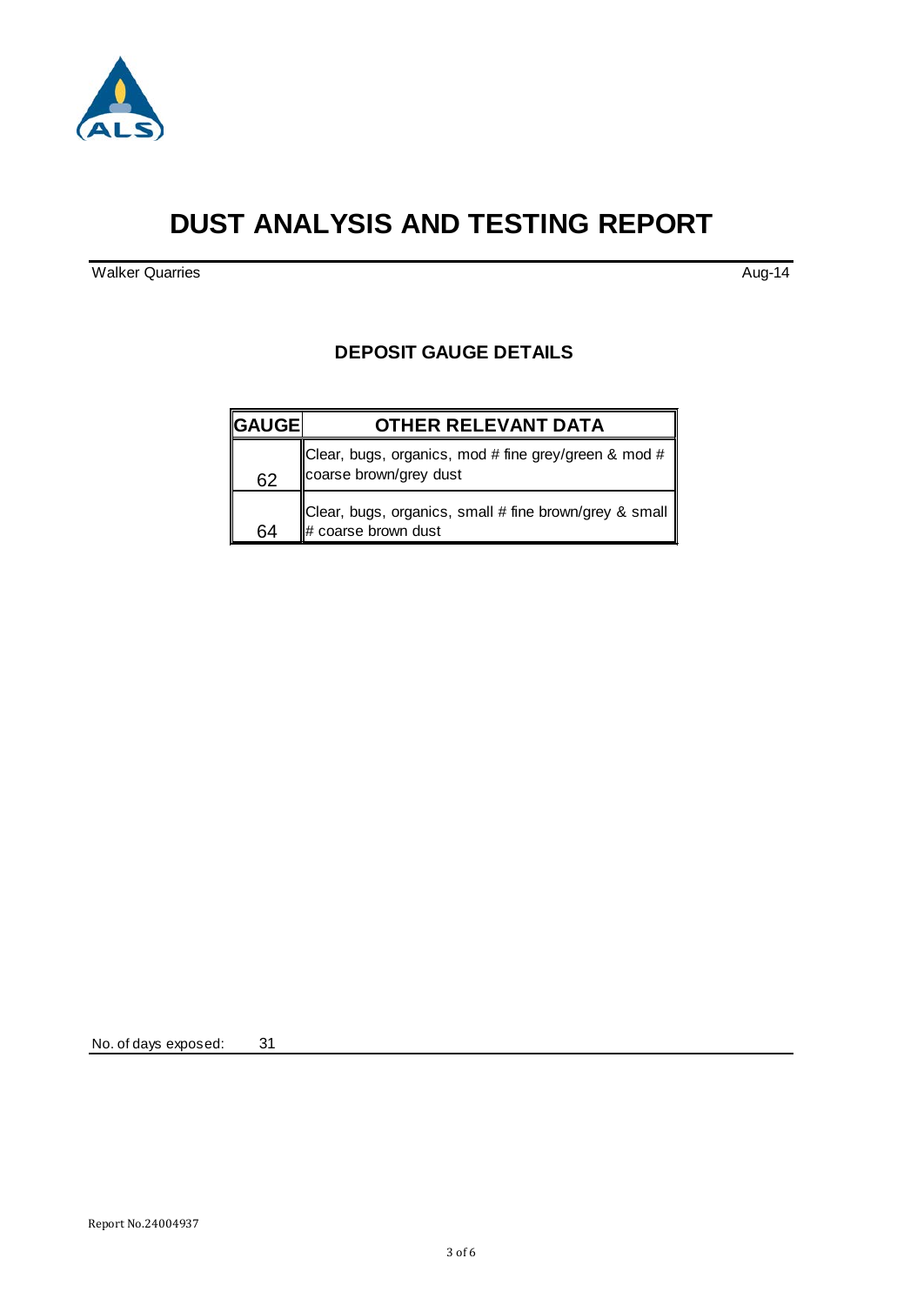

## **METHODS OF DUST ANALYSIS**

|                                       |           | <b>ACIRL Lithgow</b>       |
|---------------------------------------|-----------|----------------------------|
| TEST                                  | METHOD    | NATA Accreditation # 11436 |
|                                       |           |                            |
| Dust                                  |           |                            |
| (Deposited matter gravimetric method) | 3580.10.1 |                            |
|                                       |           |                            |

In accordance with "Methods for sampling and analysis of ambient air.

Method 10.1 Determination of particulate matter-Deposited matter-Gravimetric method" Standards Australia, 2003

ACIRL Report No: 24004937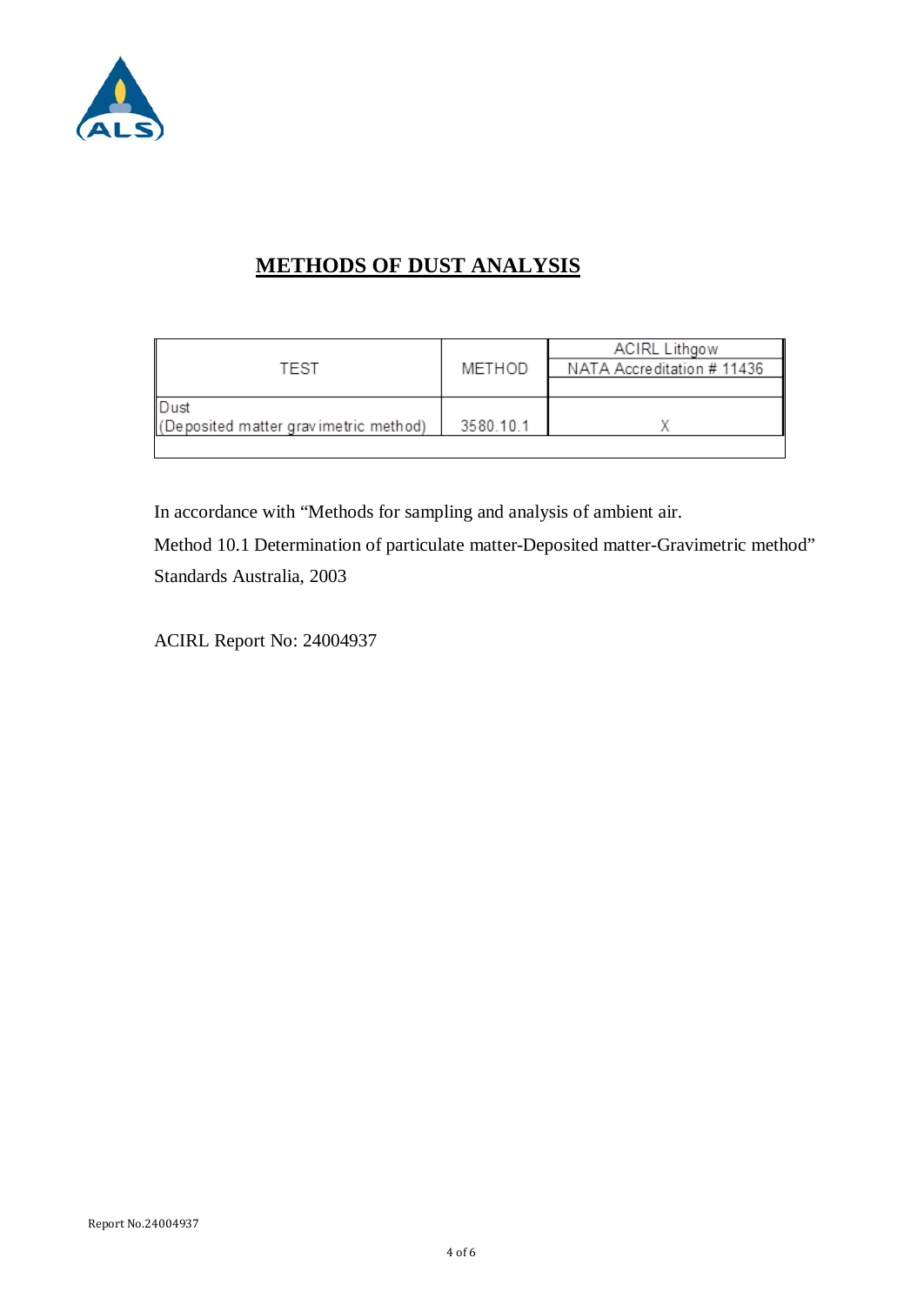

## **WATER ANALYSIS AND TESTING REPORT**

## **WALKER QUARRIES**

## **Monthly Samples**

| Dam 1                                           | Dam 2           |
|-------------------------------------------------|-----------------|
| Low level, no<br>discharge<br>$9.10 \text{ am}$ | Not Constructed |
|                                                 |                 |
|                                                 |                 |
|                                                 |                 |
|                                                 |                 |
|                                                 |                 |
|                                                 |                 |